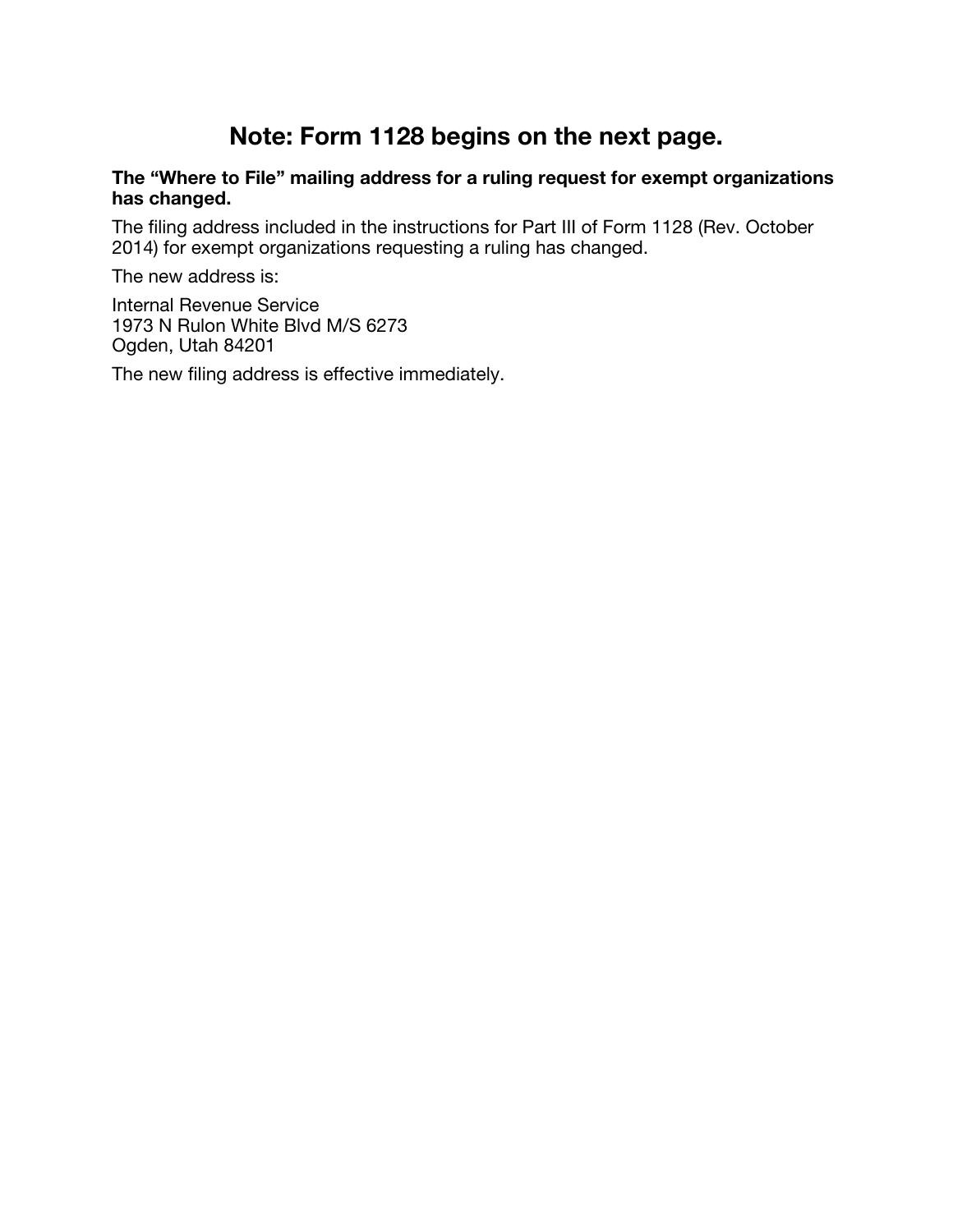| ×.<br>$\mathbf{z}$<br>Form                             |  |  |  |  |  |  |
|--------------------------------------------------------|--|--|--|--|--|--|
| (Rev. October 2014)                                    |  |  |  |  |  |  |
| Department of the Treasury<br>Internal Revenue Service |  |  |  |  |  |  |

## Application To Adopt, Change, or Retain a Tax Year

OMB No. 1545-0134

▶ Information about Form 1128 and its separate instructions is available at *www.irs.gov/form1128.*

Attachment Sequence No. 148

|               | <u>Part T</u><br><b>General Information</b>                                                                     |                                                                  |  |  |  |  |  |  |  |
|---------------|-----------------------------------------------------------------------------------------------------------------|------------------------------------------------------------------|--|--|--|--|--|--|--|
|               | <b>Important:</b> All filers must complete Part I and sign below. See instructions.                             |                                                                  |  |  |  |  |  |  |  |
|               | Name of filer (if a joint return is filed, also enter spouse's name) (see instructions)                         | Filer's identifying number                                       |  |  |  |  |  |  |  |
|               | Number, street, and room or suite no. (if a P.O. box, see instructions)                                         | Service Center where income tax return will be filed             |  |  |  |  |  |  |  |
| Type or Print | City or town, state, and ZIP code                                                                               | Filer's area code and telephone number/Fax number                |  |  |  |  |  |  |  |
|               | Name of applicant, if different than the filer (see instructions)                                               | Applicant's identifying number (see instructions)                |  |  |  |  |  |  |  |
|               | Name of person to contact (if not the applicant or filer, attach a power of attorney)                           | Contact person's area code and telephone number/Fax number       |  |  |  |  |  |  |  |
| 1             | Check the appropriate box(es) to indicate the type of applicant (see instructions).                             |                                                                  |  |  |  |  |  |  |  |
|               | Individual<br>Cooperative (sec. 1381(a))<br>Partnership<br>Controlled foreign corporation (CFC) (sec. 957)      | Passive foreign investment company (PFIC)<br>(sec. 1297)         |  |  |  |  |  |  |  |
|               | Estate<br>Foreign sales corporation (FSC) or Interest-charge                                                    | Other foreign corporation                                        |  |  |  |  |  |  |  |
|               | domestic international sales corporation (IC-DISC)<br>Domestic corporation                                      | Tax-exempt organization                                          |  |  |  |  |  |  |  |
|               | S corporation<br>Specified foreign corporation (SFC) (sec. 898)                                                 | Homeowners Association (sec. 528)                                |  |  |  |  |  |  |  |
|               | Personal service<br>10/50 corporation (sec. 904(d)(2)(E))                                                       | Other                                                            |  |  |  |  |  |  |  |
|               | corporation (PSC)<br>Trust                                                                                      | (Specify entity and applicable Code section)                     |  |  |  |  |  |  |  |
|               | Approval is requested to (check one) (see instructions):<br>2a                                                  |                                                                  |  |  |  |  |  |  |  |
|               | Adopt a tax year ending ▶                                                                                       | (Partnerships and PSCs: Go to Part III after completing Part I.) |  |  |  |  |  |  |  |
|               | Change to a tax year ending ►                                                                                   |                                                                  |  |  |  |  |  |  |  |
|               | Retain a tax year ending ►                                                                                      |                                                                  |  |  |  |  |  |  |  |
|               | If changing a tax year, indicate the date the present tax year ends (see instructions).                         |                                                                  |  |  |  |  |  |  |  |
|               | If adopting or changing a tax year, the first return or short period return will be filed for the tax year<br>c |                                                                  |  |  |  |  |  |  |  |
|               | , 20<br>beginning $\blacktriangleright$<br>, and ending $\blacktriangleright$                                   | . 20                                                             |  |  |  |  |  |  |  |
| 3             | Is the applicant's present tax year, as stated on line 2b above, also its current financial reporting year? ▶   | <b>No</b><br>Yes                                                 |  |  |  |  |  |  |  |
|               | If "No," attach an explanation.                                                                                 |                                                                  |  |  |  |  |  |  |  |
| 4             | Indicate the applicant's present overall method of accounting.                                                  |                                                                  |  |  |  |  |  |  |  |
|               | Cash receipts and disbursements method □ Accrual method                                                         |                                                                  |  |  |  |  |  |  |  |
|               |                                                                                                                 |                                                                  |  |  |  |  |  |  |  |
|               | Other method (specify) ▶                                                                                        |                                                                  |  |  |  |  |  |  |  |
| 5             | State the nature of the applicant's business or principal source of income.                                     |                                                                  |  |  |  |  |  |  |  |
|               |                                                                                                                 |                                                                  |  |  |  |  |  |  |  |

## Signature—All Filers (See Who Must Sign in the instructions.)

| <b>Sign</b>                    | Under penalties of perjury, I declare that I have examined this application, including accompanying schedules and statements, and to the best of my knowledge<br>and belief, it is true, correct, and complete. Declaration of preparer (other than filer) is based on all information of which preparer has any knowledge. |                      |  |                              |  |                          |               |
|--------------------------------|-----------------------------------------------------------------------------------------------------------------------------------------------------------------------------------------------------------------------------------------------------------------------------------------------------------------------------|----------------------|--|------------------------------|--|--------------------------|---------------|
| <b>Here</b>                    | Signature of filer                                                                                                                                                                                                                                                                                                          | Date                 |  | Type or print name and title |  |                          |               |
| <b>Paid</b><br><b>Preparer</b> | Print/Type preparer's name                                                                                                                                                                                                                                                                                                  | Preparer's signature |  | Date                         |  | Check I<br>self-employed | <b>PTIN</b>   |
| <b>Use Only</b>                | Firm's name $\blacktriangleright$                                                                                                                                                                                                                                                                                           |                      |  | Firm's EIN ▶<br>Phone no.    |  |                          |               |
|                                | Firm's address ▶                                                                                                                                                                                                                                                                                                            |                      |  |                              |  |                          |               |
|                                |                                                                                                                                                                                                                                                                                                                             |                      |  |                              |  |                          | $-4100 - 100$ |

For Privacy Act and Paperwork Reduction Act Notice, see separate instructions. Cat. No. 21115C Form 1128 (Rev. 10-2014)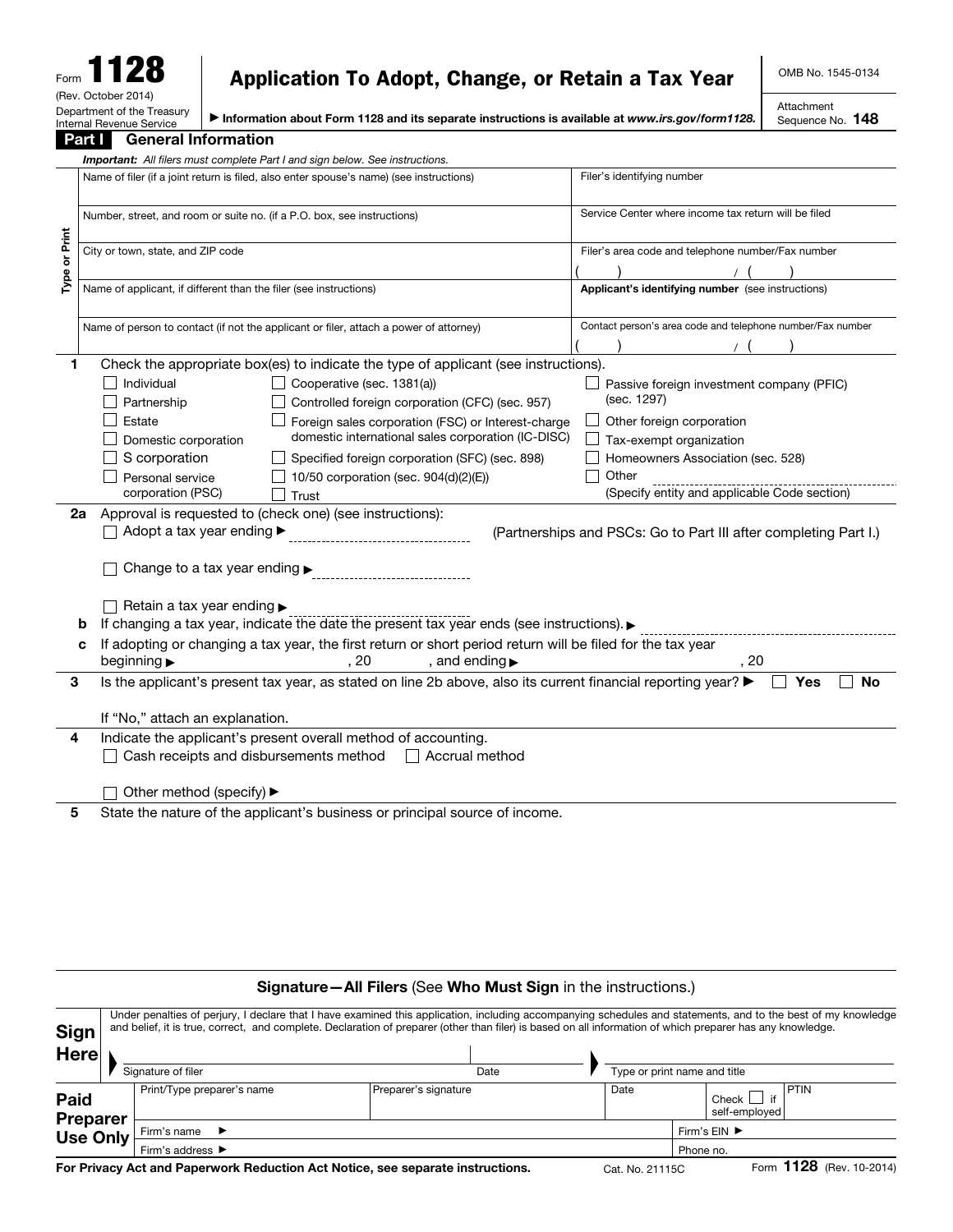| Part II<br>1. | <b>Automatic Approval Request</b> (see instructions)<br>• Identify the revenue procedure under which this automatic approval request is filed ><br>Section A-Corporations (Other Than S Corporations or Personal Service Corporations) (Rev. Proc. 2006-45, or its successor)<br>Is the applicant a corporation (including a homeowners association (section 528)) that is requesting a change in<br>tax year and is allowed to use the automatic approval rules under section 4 of Rev. Proc. 2006-45 (or its |          |
|---------------|----------------------------------------------------------------------------------------------------------------------------------------------------------------------------------------------------------------------------------------------------------------------------------------------------------------------------------------------------------------------------------------------------------------------------------------------------------------------------------------------------------------|----------|
|               |                                                                                                                                                                                                                                                                                                                                                                                                                                                                                                                |          |
|               |                                                                                                                                                                                                                                                                                                                                                                                                                                                                                                                |          |
|               |                                                                                                                                                                                                                                                                                                                                                                                                                                                                                                                |          |
|               |                                                                                                                                                                                                                                                                                                                                                                                                                                                                                                                | Yes No   |
|               | successor)? (see instructions).<br>$\mathcal{L} = \mathcal{L}$<br>and the company                                                                                                                                                                                                                                                                                                                                                                                                                              |          |
| 2             | Does the corporation intend to elect to be an S corporation for the tax year immediately following the short period?                                                                                                                                                                                                                                                                                                                                                                                           |          |
|               | If "Yes" and the corporation is electing to change to a permitted tax year, file Form 1128 as an attachment to Form<br>2553.                                                                                                                                                                                                                                                                                                                                                                                   |          |
| 3             | Is the applicant a corporation requesting a concurrent change for a CFC, FSC or IC-DISC? (see instructions).                                                                                                                                                                                                                                                                                                                                                                                                   |          |
|               | Section B-Partnerships, S Corporations, Personal Service Corporations (PSCs), and Trusts (Rev. Proc. 2006-46, or<br>its successor)                                                                                                                                                                                                                                                                                                                                                                             |          |
| 4             | Is the applicant a partnership, S corporation, PSC, or trust that is requesting a tax year and is allowed to use the<br>automatic approval rules under section 4 of Rev. Proc. 2006-46 (or its successor)? (see instructions)                                                                                                                                                                                                                                                                                  |          |
| 5             | Is the partnership, S corporation, PSC, or trust requesting to change to its required tax year or a partnership, S<br>corporation, or PSC that wants to change to a 52-53 week tax year ending with reference to such tax year?                                                                                                                                                                                                                                                                                |          |
| 6             | Is the partnership, S corporation, or PSC (other than a member of a tiered structure) requesting a tax year that<br>coincides with its natural business year described in section 4.01(2) of Rev. Proc. 2006-46 (or its successor)?<br>Attach a statement showing gross receipts for the most recent 47 months. (See instructions for information<br>required to be submitted)                                                                                                                                 |          |
| 7             | Is the S corporation requesting an ownership tax year? (see instructions)                                                                                                                                                                                                                                                                                                                                                                                                                                      |          |
| 8             | Is the applicant a partnership requesting a concurrent change pursuant to section 6.09 of Rev. Proc. 2006-45<br>(or its successor) or section 5.04(8) of Rev. Proc. 2002-39 (or its successor)? (see instructions)                                                                                                                                                                                                                                                                                             |          |
|               | Section C-Individuals (Rev. Proc. 2003-62, or its successor) (see instructions)                                                                                                                                                                                                                                                                                                                                                                                                                                |          |
| 9             | Is the applicant an individual requesting a change from a fiscal year to a calendar year?                                                                                                                                                                                                                                                                                                                                                                                                                      |          |
|               | Section D-Tax-Exempt Organizations (Rev. Proc. 76-10 or 85-58) (see instructions)                                                                                                                                                                                                                                                                                                                                                                                                                              |          |
| 10            | Is the applicant a tax-exempt organization requesting a change?<br>the contract of the contract of the contract of                                                                                                                                                                                                                                                                                                                                                                                             |          |
| Part III      | Ruling Request (All applicants requesting a ruling must complete Section A and any other section that<br>applies to the entity. See instructions.) (Rev. Proc. 2002-39, or its successor)                                                                                                                                                                                                                                                                                                                      |          |
|               | <b>Section A-General Information</b>                                                                                                                                                                                                                                                                                                                                                                                                                                                                           | Yes   No |
| 1             | Is the applicant a partnership, S corporation, personal service corporation, or trust that is under examination by<br>the IRS, before an appeals office, or a Federal court?                                                                                                                                                                                                                                                                                                                                   |          |
|               | If "Yes," see the instructions for information that must be included on an attached explanation.                                                                                                                                                                                                                                                                                                                                                                                                               |          |
| 2             | Has the applicant changed its annual accounting period at any time within the most recent 48-month period<br>ending with the last month of the requested tax year?                                                                                                                                                                                                                                                                                                                                             |          |
|               | If "Yes" and a letter ruling was issued granting approval to make the change, attach a copy of the letter ruling, or if<br>not available, an explanation including the date approval was granted. If a letter ruling was not issued, indicate<br>when and explain how the change was implemented.                                                                                                                                                                                                              |          |
| 3             | Within the most recent 48-month period, has any accounting period application been withdrawn, not perfected,<br>denied, or not implemented?<br>de la caractería de la caractería de la caractería de la caractería de la caractería<br>If "Yes," attach an explanation.                                                                                                                                                                                                                                        |          |
| 4а            | Is the applicant requesting to establish a business purpose under section 5.02(1) of Rev. Proc. 2002-39 (or its                                                                                                                                                                                                                                                                                                                                                                                                |          |
| b             | If "Yes," attach an explanation of the legal basis supporting the requested tax year (see instructions).<br>If your business purpose is based on one of the natural business year tests under section 5.03, check the                                                                                                                                                                                                                                                                                          |          |
|               | applicable box.<br>Annual business cycle test<br>$\Box$ Seasonal business test<br>$\Box$ 25-percent gross receipts test                                                                                                                                                                                                                                                                                                                                                                                        |          |
|               | Attach a statement showing gross receipts from sales and services (and inventory cost if applicable) for the test<br>period. (see instructions)                                                                                                                                                                                                                                                                                                                                                                |          |
| 5             | Enter the taxable income or (loss) for the 3 tax years immediately preceding the year of change and for the short<br>period. If necessary, estimate the amount for the short period.                                                                                                                                                                                                                                                                                                                           |          |
|               | Short period<br>First preceding year<br>------------------------------------                                                                                                                                                                                                                                                                                                                                                                                                                                   |          |
|               | \$<br>Second preceding year<br>Third preceding year<br>-------------------------------------                                                                                                                                                                                                                                                                                                                                                                                                                   |          |
|               | Note: Individuals, enter adjusted gross income. Partnerships and S corporations, enter ordinary income. Section<br>501(c) organizations, enter unrelated business taxable income. Estates, enter adjusted total income. All other<br>applicants, enter taxable income before net operating loss deduction and special deductions.                                                                                                                                                                              |          |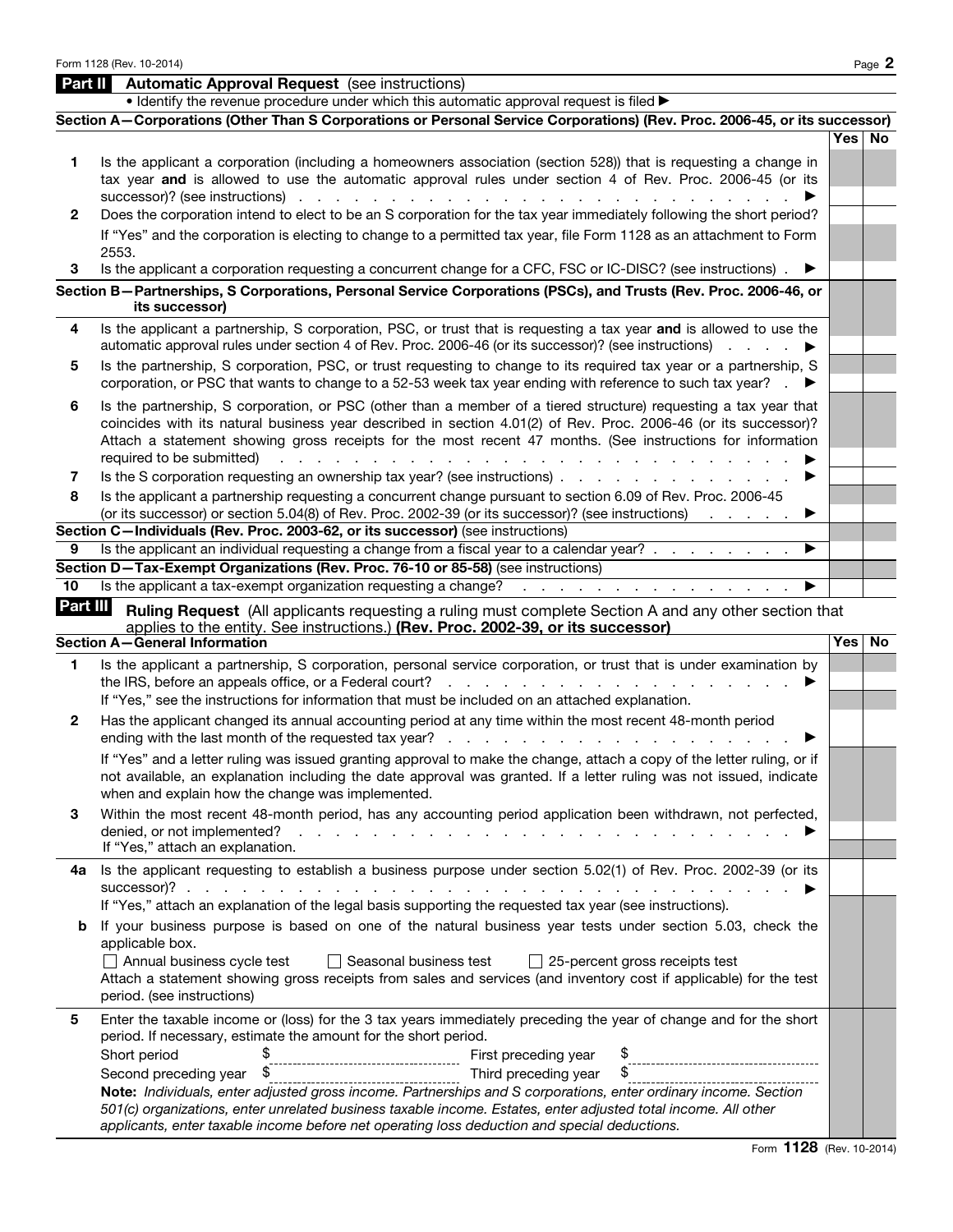|     | Form 1128 (Rev. 10-2014)                                                                                                                                                                                                                                                                                                                                                                                                                                                     |        | Page 3 |
|-----|------------------------------------------------------------------------------------------------------------------------------------------------------------------------------------------------------------------------------------------------------------------------------------------------------------------------------------------------------------------------------------------------------------------------------------------------------------------------------|--------|--------|
| 6   | Corporations only, enter the losses or credits, if any, that were generated or that expired in the short period:                                                                                                                                                                                                                                                                                                                                                             | Yes No |        |
|     | Generated<br>Expiring                                                                                                                                                                                                                                                                                                                                                                                                                                                        |        |        |
|     | \$<br>Net operating loss                                                                                                                                                                                                                                                                                                                                                                                                                                                     |        |        |
|     | Capital loss                                                                                                                                                                                                                                                                                                                                                                                                                                                                 |        |        |
|     | \$<br>\$<br>Unused credits                                                                                                                                                                                                                                                                                                                                                                                                                                                   |        |        |
| 7   | Enter the amount of deferral, if any, resulting from the change (see section 5.05(1), (2), (3) and 6.01(7) of                                                                                                                                                                                                                                                                                                                                                                |        |        |
|     | Rev. Proc. 2002-39, or its successor) $\cdots$ $\cdots$ $\cdots$ $\cdots$ $\cdots$ $\cdots$ $\cdots$ $\cdots$ $\cdots$                                                                                                                                                                                                                                                                                                                                                       |        |        |
| 8a  | Is the applicant a U.S. shareholder in a CFC? $\ldots$ $\ldots$ $\ldots$ $\ldots$                                                                                                                                                                                                                                                                                                                                                                                            |        |        |
|     | If "Yes," attach a statement for each CFC providing the name, address, identifying number, tax year, the<br>percentage of total combined voting power of the applicant, and the amount of income included in the gross<br>income of the applicant under section 951 for the 3 tax years immediately before the short period and for the<br>short period.                                                                                                                     |        |        |
| b   |                                                                                                                                                                                                                                                                                                                                                                                                                                                                              |        |        |
|     | If "Yes" to line 8b, go to Part II, line 3.<br>If "No," attach a statement explaining why the CFC will not be conforming to the tax year requested by the U.S.<br>shareholder.                                                                                                                                                                                                                                                                                               |        |        |
| 9а  | Is the applicant a U.S. shareholder in a PFIC as defined in section 1297?                                                                                                                                                                                                                                                                                                                                                                                                    |        |        |
|     | If "Yes," attach a statement providing the name, address, identifying number, and tax year of the PFIC, the                                                                                                                                                                                                                                                                                                                                                                  |        |        |
|     | percentage of interest owned by the applicant, and the amount of distributions or ordinary earnings and net<br>capital gain from the PFIC included in the income of the applicant.<br><b>b</b> Did the applicant elect under section 1295 to treat the PFIC as a qualified electing fund?                                                                                                                                                                                    |        |        |
|     | Is the applicant a member of a partnership, a beneficiary of a trust or estate, a shareholder of an S corporation, a                                                                                                                                                                                                                                                                                                                                                         |        |        |
| 10a | shareholder of an IC-DISC, or a shareholder of an FSC?<br>the contract of the contract of the contract of the contract of the contract of the contract of the contract of                                                                                                                                                                                                                                                                                                    |        |        |
|     | If "Yes," attach a statement providing the name, address, identifying number, type of entity (partnership, trust,<br>estate, S corporation, IC-DISC, or FSC), tax year, percentage of interest in capital and profits, or percentage of<br>interest of each IC-DISC or FSC and the amount of income received from each entity for the first preceding year<br>and for the short period. Indicate the percentage of gross income of the applicant represented by each amount. |        |        |
| b   | Will any partnership concurrently change its tax year to conform with the tax year requested? $\ldots$ $\ldots$                                                                                                                                                                                                                                                                                                                                                              |        |        |
| c   | If "Yes" to line 10b, has any Form 1128 been filed for such partnership?                                                                                                                                                                                                                                                                                                                                                                                                     |        |        |
| 11  | Does the applicant or any related entity currently have any accounting method, tax year, ruling, or technical<br>If "Yes," attach a statement explaining the type of request (method, tax year, etc.) and the specific issues involved                                                                                                                                                                                                                                       |        |        |
|     | in each request.                                                                                                                                                                                                                                                                                                                                                                                                                                                             |        |        |
| 12  | Is Form 2848, Power of Attorney and Declaration of Representative, attached to this application?<br>▶                                                                                                                                                                                                                                                                                                                                                                        |        |        |
| 13  | Does the applicant request a conference of right (in person or by telephone) with the IRS National Office, if the                                                                                                                                                                                                                                                                                                                                                            |        |        |
| 14  |                                                                                                                                                                                                                                                                                                                                                                                                                                                                              |        |        |
|     | Section B-Corporations (other than S corporations and controlled foreign corporations) (see instructions)                                                                                                                                                                                                                                                                                                                                                                    |        |        |
| 15  | Enter the date of incorporation.                                                                                                                                                                                                                                                                                                                                                                                                                                             |        |        |
|     |                                                                                                                                                                                                                                                                                                                                                                                                                                                                              | Yes    | No     |
| 16a | Does the corporation intend to elect to be an S corporation for the tax year immediately following the short<br>period?<br>and the contract of the contract of the contract of the contract of the contract of the contract of                                                                                                                                                                                                                                               |        |        |
|     | <b>b</b> If "Yes," will the corporation be going to a permitted S corporation tax year?<br>If "No" to line 16b, attach an explanation.                                                                                                                                                                                                                                                                                                                                       |        |        |
| 17  | Is the corporation a member of an affiliated group filing a consolidated return?                                                                                                                                                                                                                                                                                                                                                                                             |        |        |
|     | If "Yes," attach a statement providing (a) the name, address, identifiying number used on the consolidated return,<br>tax year, and Service Center where the applicant files the return; (b) the name, address, and identifying number of<br>each member of the affiliated group; (c) the taxable income (loss) of each member for the 3 years immediately<br>before the short period and for the short period; and (d) the name of the parent corporation.                  |        |        |
|     | 18a Personal service corporations (PSCs): Attach a statement providing each shareholder's name, type of entity<br>(individual, partnership, corporation, etc.), address, identifying number, tax year, percentage of ownership, and<br>amount of income received from the PSC for the first preceding year and the short period.                                                                                                                                             |        |        |
| b   | If the PSC is using a tax year other than the required tax year, indicate how it obtained its tax year.<br>Grandfathered (attach copy of letter ruling)<br>$\Box$ Section 444 election (date of election<br>Letter ruling (date of letter ruling<br>(attach copy))                                                                                                                                                                                                           |        |        |
|     |                                                                                                                                                                                                                                                                                                                                                                                                                                                                              |        |        |

Form 1128 (Rev. 10-2014)